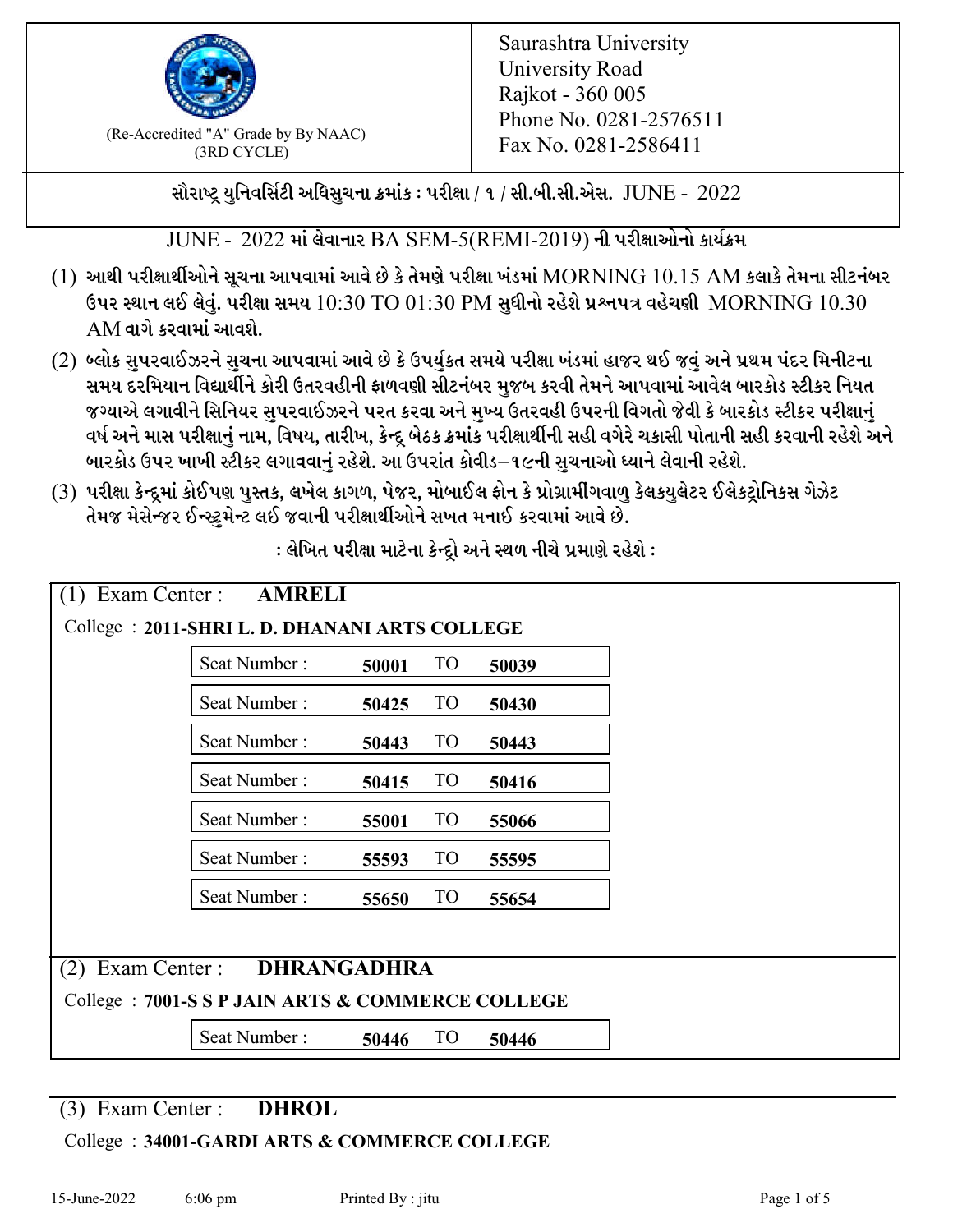|                                      | Seat Number:                                         | 50374 | <b>TO</b>       | 50374 |  |
|--------------------------------------|------------------------------------------------------|-------|-----------------|-------|--|
|                                      | Seat Number:                                         | 55514 | <b>TO</b>       | 55525 |  |
|                                      | Seat Number:                                         | 55682 | <b>TO</b>       | 55688 |  |
|                                      |                                                      |       |                 |       |  |
| Exam Center :<br>(4)                 | <b>GONDAL</b>                                        |       |                 |       |  |
|                                      | College: 10001-M. B. ARTS & COMMERCE COLLEGE         |       |                 |       |  |
|                                      | Seat Number:                                         | 50049 | <b>TO</b>       | 50077 |  |
|                                      | Seat Number:                                         | 55096 | <b>TO</b>       | 55140 |  |
|                                      | Seat Number:                                         | 55740 | <b>TO</b>       | 55741 |  |
|                                      |                                                      |       |                 |       |  |
|                                      | (5) Exam Center : <b>JASDAN</b>                      |       |                 |       |  |
|                                      | College: 57002-SHRI HARIBAPA ARTS & COM. COLLEGE     |       |                 |       |  |
|                                      | Seat Number:                                         | 50414 | TO <sub>1</sub> | 50414 |  |
|                                      | Seat Number:                                         | 50417 | <b>TO</b>       | 50420 |  |
|                                      | Seat Number:                                         | 55586 | T <sub>O</sub>  | 55592 |  |
|                                      | Seat Number:                                         | 55601 | <b>TO</b>       | 55639 |  |
|                                      |                                                      |       |                 |       |  |
| $(6)$ Exam Center:                   | <b>JETPUR</b>                                        |       |                 |       |  |
|                                      | College: 14001-BOSAMIYA ARTS & COMMERCE COLLEGE      |       |                 |       |  |
|                                      | Seat Number:                                         | 50041 | <b>TO</b>       | 50043 |  |
|                                      | Seat Number:                                         | 50158 | TO <sub>1</sub> | 50159 |  |
|                                      | Seat Number:                                         | 55076 | TO <sub>1</sub> | 55084 |  |
|                                      | Seat Number:                                         | 55209 | T <sub>O</sub>  | 55215 |  |
|                                      | Seat Number:                                         | 55585 | <b>TO</b>       | 55585 |  |
|                                      |                                                      |       |                 |       |  |
| Exam Center:<br>(7)<br><b>LIMBDI</b> |                                                      |       |                 |       |  |
|                                      | College: 19001-ARTS, COMMERCE & HOME SCIENCE COLLEGE |       |                 |       |  |
|                                      | Seat Number:                                         | 50160 | T <sub>O</sub>  | 50160 |  |
|                                      | Seat Number:                                         | 55216 | TO <sub>1</sub> | 55244 |  |

(8) Exam Center : **MORBI**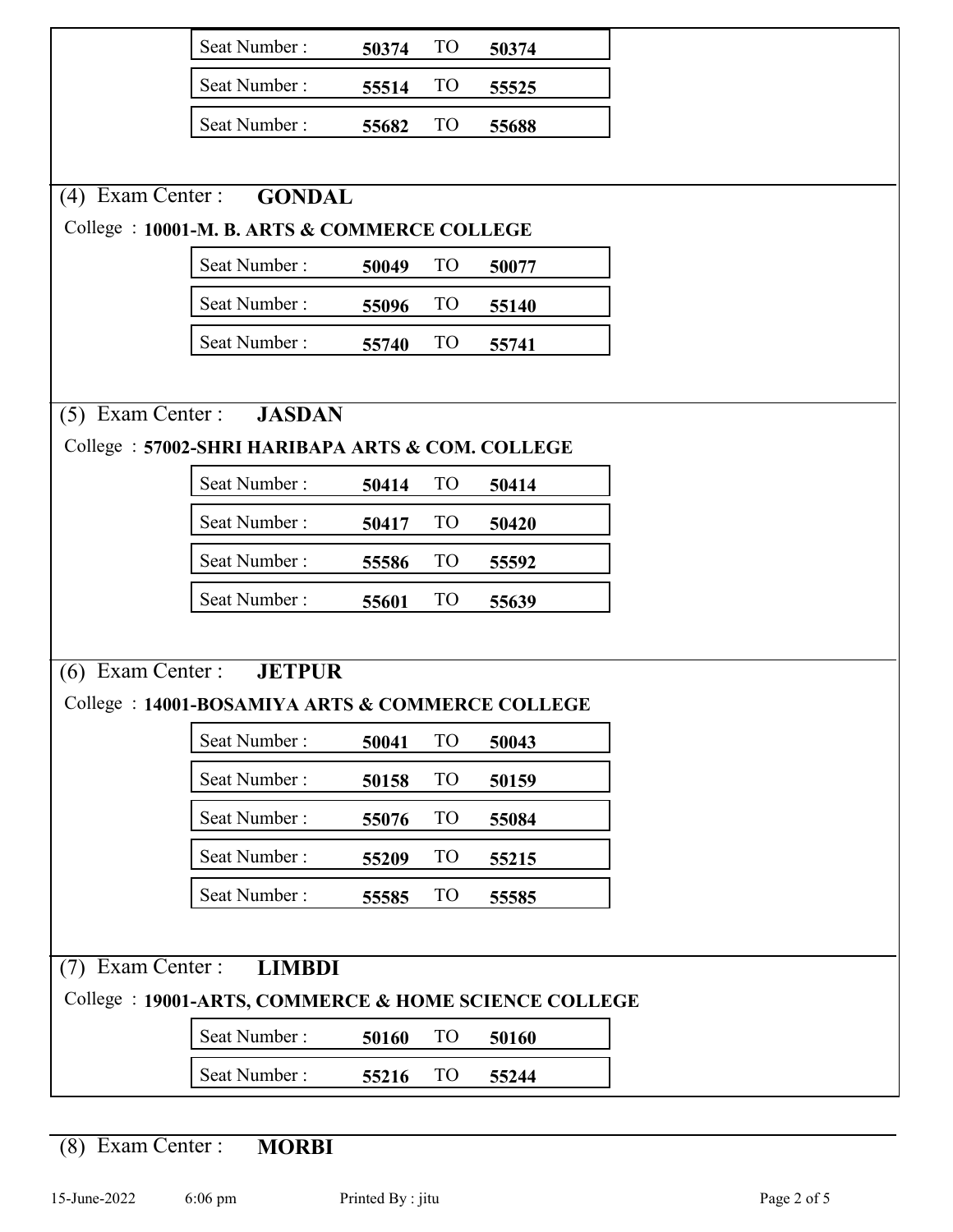| College: 21019-SHREE ARYATEJ B. ED. COLLEGE                       |                |       |                 |       |
|-------------------------------------------------------------------|----------------|-------|-----------------|-------|
|                                                                   | Seat Number:   | 50161 | T <sub>O</sub>  | 50194 |
|                                                                   | Seat Number:   | 55245 | <b>TO</b>       | 55258 |
|                                                                   | Seat Number:   | 55655 | <b>TO</b>       | 55659 |
|                                                                   |                |       |                 |       |
| $(9)$ Exam Center :                                               | <b>NAGHEDI</b> |       |                 |       |
| College : 13018-SHRI SWAMI NARAYAN PHYSIOTHERAPY COLLEGE, NAGHEDI |                |       |                 |       |
|                                                                   | Seat Number:   | 50129 | TO <sub>1</sub> | 50157 |
|                                                                   | Seat Number:   | 50436 | T <sub>O</sub>  | 50436 |
|                                                                   | Seat Number:   | 55151 | T <sub>O</sub>  | 55208 |
|                                                                   | Seat Number:   | 55596 | TO <sub>1</sub> | 55600 |
|                                                                   | Seat Number:   | 55719 | <b>TO</b>       | 55721 |
|                                                                   |                |       |                 |       |
| (10) Exam Center : RAJKOT                                         |                |       |                 |       |
| College: 23069-CONVENTIONAL BUILDING                              |                |       |                 |       |
|                                                                   | Seat Number:   | 50195 | <b>TO</b>       | 50318 |
|                                                                   | Seat Number:   | 50384 | <b>TO</b>       | 50384 |
|                                                                   | Seat Number:   | 50409 | T <sub>O</sub>  | 50409 |
|                                                                   | Seat Number:   | 50434 | <b>TO</b>       | 50435 |
|                                                                   | Seat Number:   | 55259 | TO <sub>1</sub> | 55348 |
|                                                                   | Seat Number:   | 55554 | <b>TO</b>       | 55561 |
|                                                                   | Seat Number:   | 55577 | <b>TO</b>       | 55578 |
|                                                                   | Seat Number:   | 55645 | T <sub>O</sub>  | 55649 |
|                                                                   | Seat Number:   | 55665 | <b>TO</b>       | 55681 |
|                                                                   | Seat Number:   | 55702 | TO <sub>1</sub> | 55718 |

# (11)Exam Center : **SAVARKUNDLA**

### College : **45001-KANAKIYA ARTS & SANGHVI COMM. COLLEGE**

| Seat Number: | 50375 | TO  | 50383 |
|--------------|-------|-----|-------|
| Seat Number: | 50385 | TO) | 50408 |
| Seat Number: | 50431 | то  | 50433 |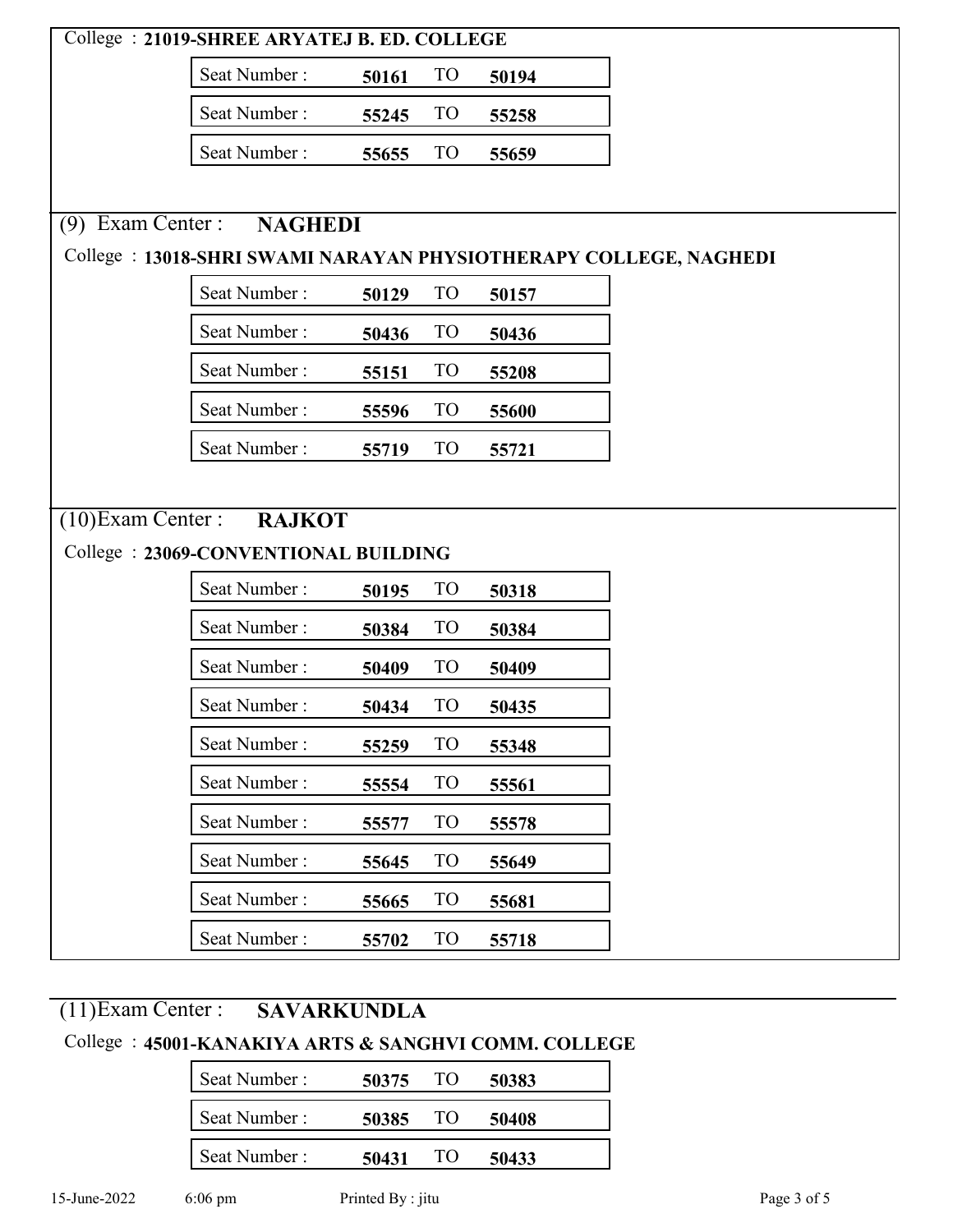|                      | Seat Number:                                                        | 50437 | TO              | 50442 |  |
|----------------------|---------------------------------------------------------------------|-------|-----------------|-------|--|
|                      | Seat Number:                                                        | 55526 | TO <sub>1</sub> | 55553 |  |
|                      | Seat Number:                                                        | 55562 | TO <sub>1</sub> | 55576 |  |
|                      | Seat Number:                                                        | 55660 | TO <sub>1</sub> | 55664 |  |
|                      | Seat Number:                                                        | 55722 | <b>TO</b>       | 55739 |  |
|                      |                                                                     |       |                 |       |  |
| $(12)$ Exam Center : | <b>UPLETA</b>                                                       |       |                 |       |  |
|                      | College : 27001-MUNICIPAL ARTS & COMMERCE COLLEGE                   |       |                 |       |  |
|                      | Seat Number:                                                        | 50040 | TO <sub>1</sub> | 50040 |  |
|                      | Seat Number:                                                        | 50121 | TO              | 50128 |  |
|                      | Seat Number:                                                        | 50359 | TO <sub>1</sub> | 50371 |  |
|                      | Seat Number:                                                        | 55067 | <b>TO</b>       | 55075 |  |
|                      | Seat Number:                                                        | 55141 | TO <sub>1</sub> | 55150 |  |
|                      | Seat Number:                                                        | 55485 | <b>TO</b>       | 55496 |  |
|                      |                                                                     |       |                 |       |  |
|                      | (13) Exam Center : WADHWAN                                          |       |                 |       |  |
|                      | College : 29007-SMT. S. J. VARMORA B.B.A. AND B.C.A. MAHILA COLLEGE |       |                 |       |  |
|                      | Seat Number:                                                        | 50078 | <b>TO</b>       | 50120 |  |
|                      | Seat Number:                                                        | 50319 | <b>TO</b>       | 50358 |  |
|                      | Seat Number:                                                        | 50044 | <b>TO</b>       | 50048 |  |
|                      | Seat Number:                                                        | 50421 | TO <sub>1</sub> | 50424 |  |
|                      | Seat Number:                                                        | 50444 | TO <sub>1</sub> | 50445 |  |
|                      | Seat Number:                                                        | 55085 | <b>TO</b>       | 55095 |  |
|                      | Seat Number:                                                        | 55349 | <b>TO</b>       | 55484 |  |
|                      | Seat Number:                                                        | 55640 | <b>TO</b>       | 55644 |  |
|                      | Seat Number:                                                        | 55689 | TO <sub>1</sub> | 55701 |  |

## (14)Exam Center : **WANKANER**

### College : **30001-DOSHI ARTS & COMMERCE COLLEGE,**

|              | Seat Number:      | TO<br>50372       | 50373 |
|--------------|-------------------|-------------------|-------|
|              | Seat Number:      | TO<br>50410       | 50413 |
| 15-June-2022 | $6:06 \text{ pm}$ | Printed By : jitu |       |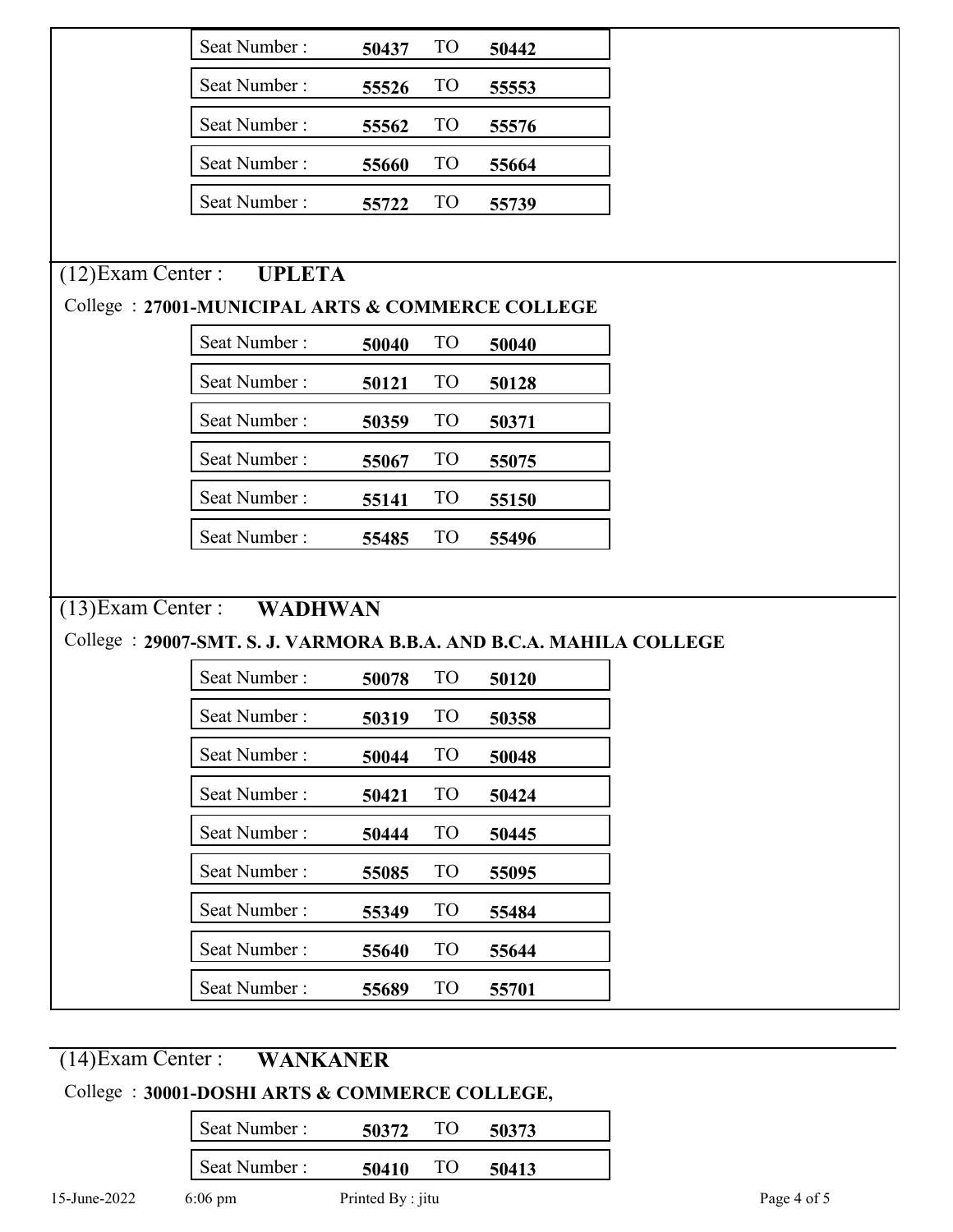| Seat Number: | 55497 | TЛ<br>$1\cup$       | 55513 |
|--------------|-------|---------------------|-------|
| Seat Number: | 55579 | ጥ $\cap$<br>$1\cup$ | 55584 |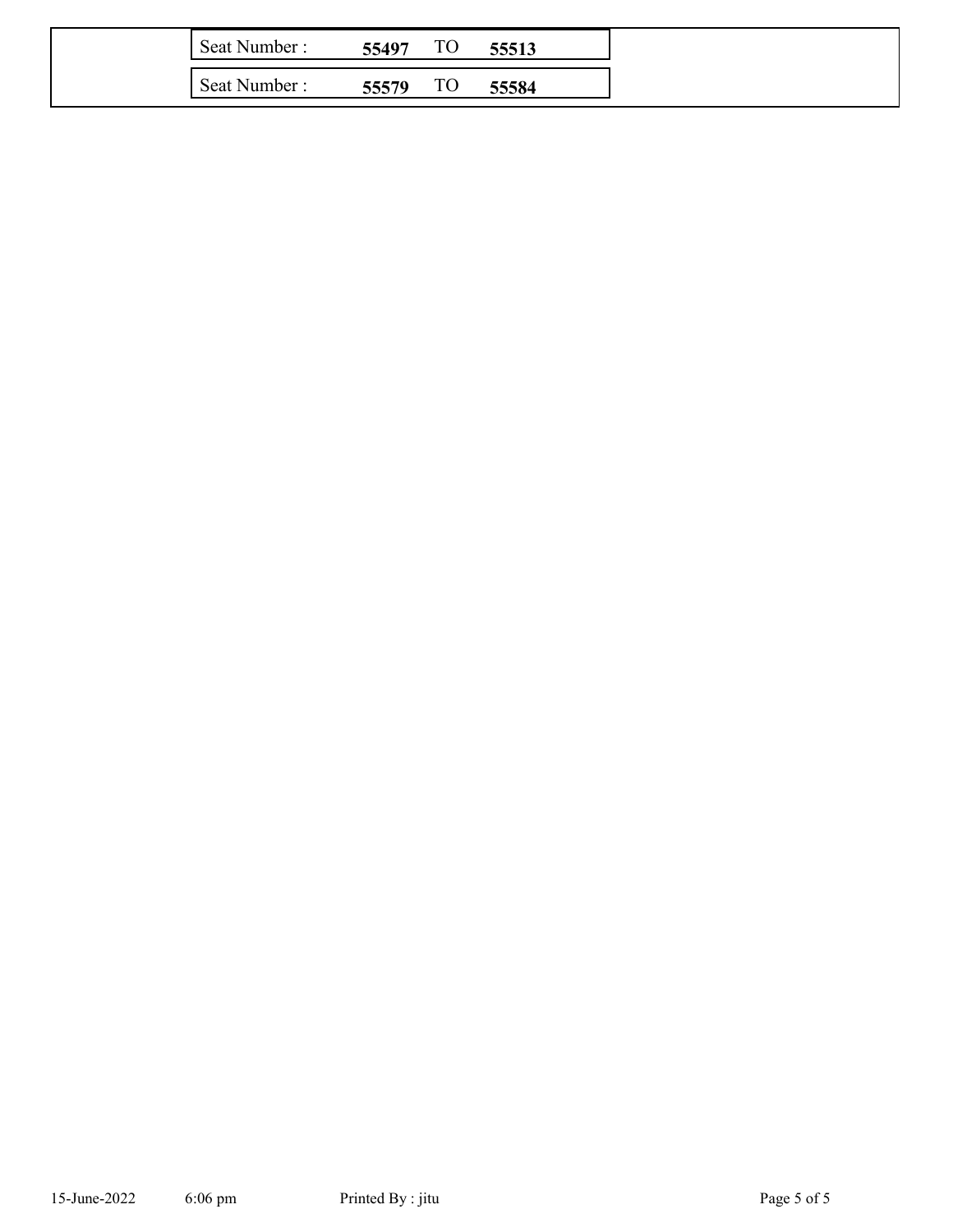### BA SEM-5(REMI-2019) June-2022 **SAURASHTRA UNIVERSITY**

University Time Table

| Academic Year: 2021-2022<br>Date & Day | Subject Name                                                                                                                | Paper Code<br>(Faculty-Course Code) |
|----------------------------------------|-----------------------------------------------------------------------------------------------------------------------------|-------------------------------------|
| Thursday                               | 16/06/2022  FOUNDATION LANG : 0012015002 -<br>HINDI (ADHUNIK HINDI<br>UPANYAS: NIRMALA)<br>(Time: 10:30:00AM To 01:00:00PM) | 1901030401050001                    |
|                                        | FOUNDATION LANG : $0012015001 -$<br>ENGLISH<br>(Time: 10:30:00AM To 01:00:00PM)                                             | 1901070501050500                    |
| 17/06/2022<br>Friday                   | CORE : 0012015010 - GUJ P-11<br>(ARVACHIN GUJ. SAHITYANO ITIHAS-1)<br>(Time: 10:30:00AM To 01:00:00PM)                      | 1901010101051100                    |
|                                        | CORE : 0012015080 - HIN P-11 (HINDI<br>SAHITYA KA ITIHAS: ADHUNIK KAL)<br>(Time: 10:30:00AM To 01:00:00PM)                  | 1901030101051101                    |
|                                        | CORE : 0012015003 - ENG P-11<br>(WILLIAM SHAKESPEARE)<br>(Time: 10:30:00AM To 01:00:00PM)                                   | 1901070101051100                    |
|                                        | CORE : 0012015017 - SAN P-11<br>(LAGHUSIDDHANTIKAUMUDI)<br>(Time: 10:30:00AM To 01:00:00PM)                                 | 1901100101051100                    |
|                                        | CORE : 0012015024 - HIS P-11 (HIS.<br>OF CHINA & JAPAN (1839-1914 AD)<br>(Time: 10:30:00AM To 01:00:00PM)                   | 1901180101051100                    |
|                                        | CORE : 0012015059 - PHILO P-11<br>(METAPHYSICS)<br>(Time: 10:30:00AM To 01:00:00PM)                                         | 1901210101051100                    |
|                                        | CORE : 0012015032 - POLI.SCI.P-11<br>(MODERN POLITICAL IDEOLOGIES-1)<br>(Time: 10:30:00AM To 01:00:00PM)                    | 1901240101051100                    |
|                                        | CORE : 0012015039 - ECO P-11 (MICRO<br>ECONOMICS-I)<br>(Time: 10:30:00AM To 01:00:00PM)                                     | 1901250101051100                    |
|                                        | CORE : 0012015050 - SOCI P-11<br>(SOCIOLOGICAL THINKERS, PART-I)<br>(Time: 10:30:00AM To 01:00:00PM)                        | 1901260101051100                    |
|                                        | CORE : 0012015074 - GEO P-11 (SOIL<br>GEOGRAPHY)<br>(Time: 10:30:00AM To 01:00:00PM)                                        | 1901300101050900                    |

------------------------------------------------------------------------------ Printed Date : 14/06/2022 Printed By : jitendraex1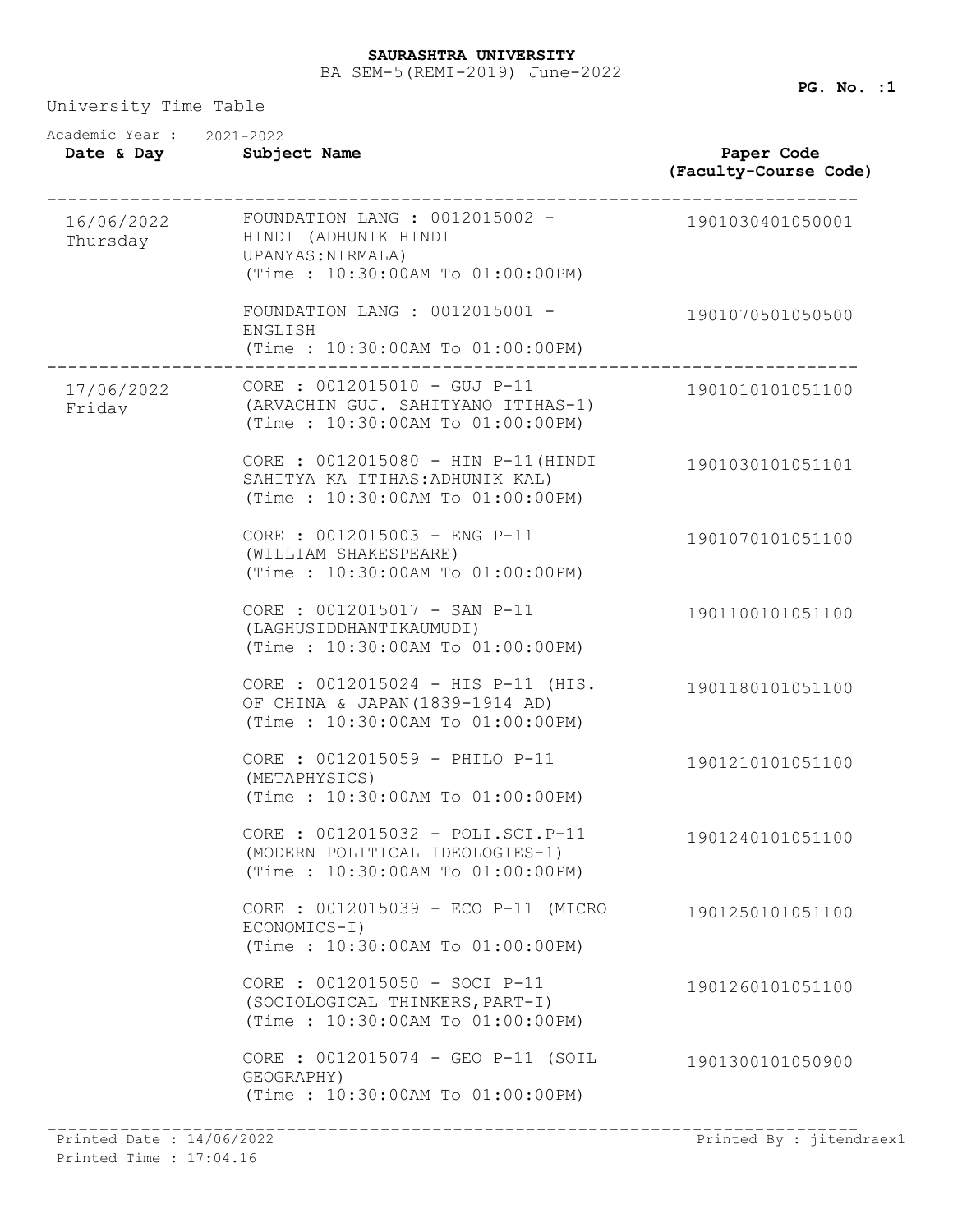| Academic Year: 2021-2022<br>Date & Day | Subject Name                                                                                                  | Paper Code<br>(Faculty-Course Code) |
|----------------------------------------|---------------------------------------------------------------------------------------------------------------|-------------------------------------|
| 18/06/2022<br>Saturday                 | $CORE : 0012015011 - GUJ P-12 (GUJ.$<br>BHASHANO ITIHAS & SVARUPO-1)<br>(Time: 10:30:00AM To 01:00:00PM)      | 1901010101051200                    |
|                                        | CORE : 0012015081 - HIN P-12<br>(SAHITYA SIDDHANT-1)<br>(Time: 10:30:00AM To 01:00:00PM)                      | 1901030101051201                    |
|                                        | CORE : 0012015004 - ENG P-12<br>(LITERARY CRITICISM-1)<br>(Time: 10:30:00AM To 01:00:00PM)                    | 1901070101051200                    |
|                                        | CORE : 0012015018 - SAN P-12<br>(BHASHAVIGYAN)<br>(Time : 10:30:00AM To 01:00:00PM)                           | 1901100101051200                    |
|                                        | CORE : 0012015025 - HIS P-12<br>(HISTORY OF U.S.A. (1776-1912 AD)<br>(Time: 10:30:00AM To 01:00:00PM)         | 1901180101051200                    |
|                                        | CORE : 0012015060 - PHILO P-12<br>(INTRIDUCTION TO SYMBOLIC LOGIC)<br>(Time: 10:30:00AM To 01:00:00PM)        | 1901210101051200                    |
|                                        | CORE : 0012015033 - POLI.SCI.P-12<br>(GUJARAT POLITICS)<br>(Time : 10:30:00AM To 01:00:00PM)                  | 1901240101051200                    |
|                                        | CORE : 0012015040 - ECO P-12<br>(DEVELOPMENT & ECO.OF<br>ENVIRONMENT-I)<br>(Time: 10:30:00AM To 01:00:00PM)   | 1901250101051200                    |
|                                        | CORE : 0012015051 - SOCI P-12<br>(SOCIAL RESEARCH, PART-I)<br>(Time: 10:30:00AM To 01:00:00PM)                | 1901260101051200                    |
|                                        | CORE : 0012015066 - PSY P-12<br>(RESE.METHODS & STATISTICS IN<br>$PSY-I)$<br>(Time: 10:30:00AM To 01:00:00PM) | 1901270101051200                    |
| 20/06/2022<br>Monday                   | $CORE : 0012015012 - GUJ P-13$<br>(SAHITYANA SIDDHANTO-1)<br>(Time : 10:30:00AM To 01:00:00PM)                | 1901010101051300                    |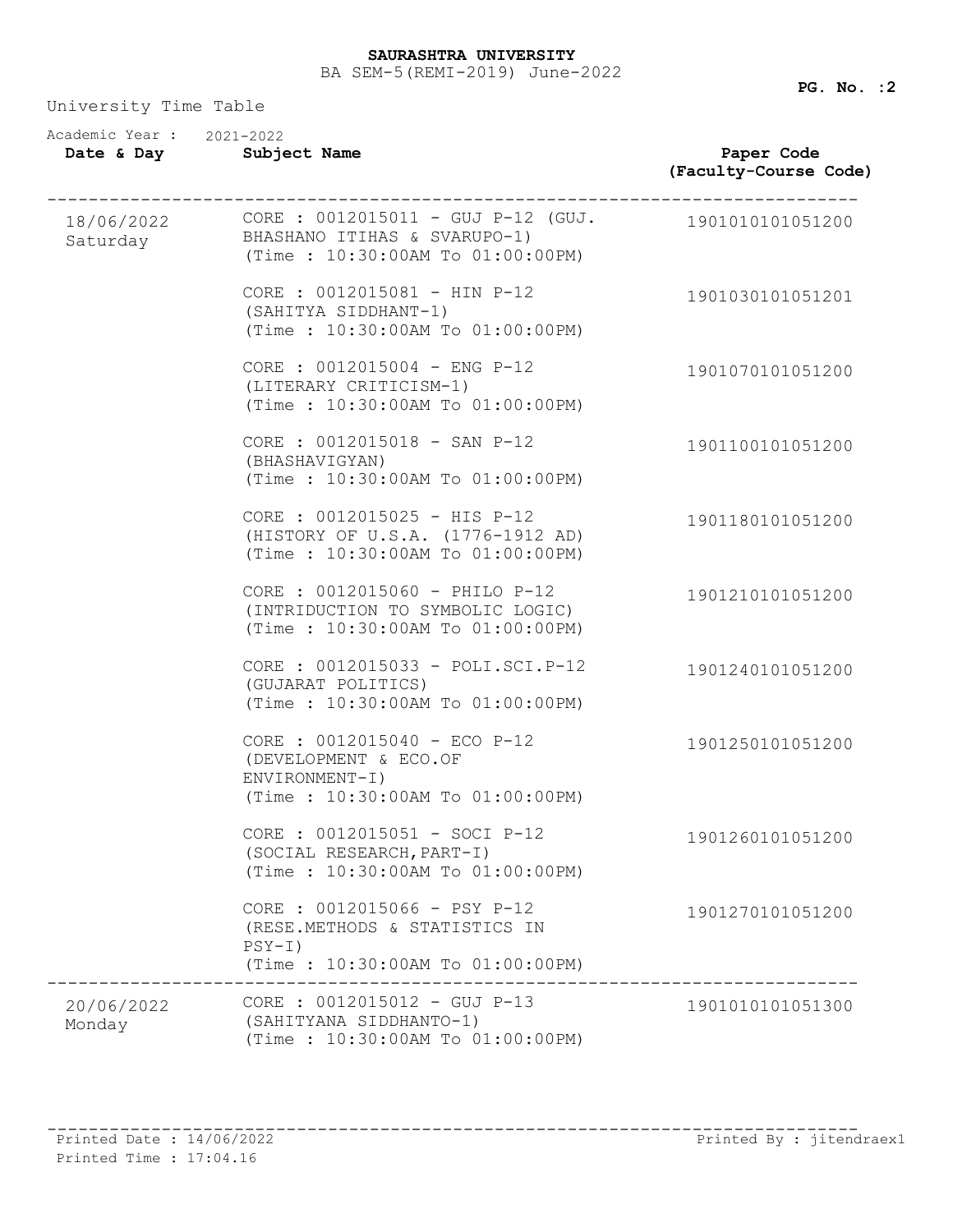| Academic Year : 2021-2022<br>Date & Day | Subject Name                                                                                                                                  | Paper Code<br>(Faculty-Course Code) |
|-----------------------------------------|-----------------------------------------------------------------------------------------------------------------------------------------------|-------------------------------------|
| 20/06/2022<br>Monday                    | -----------GORE-:-0012015082---HIN-P-13-(HINDI-------1901030101051301<br>BHASHA KA SVARUP EVM VIKAS)<br>(Time: $10:30:00AM$ To $01:00:00PM$ ) |                                     |
|                                         | CORE : 0012015005 - ENG P-13 (THE<br>ENGLISH LANGUAGE & CHAUCER)<br>(Time: 10:30:00AM To 01:00:00PM)                                          | 1901070101051300                    |
|                                         | CORE : 0012015019 - SAN P-13<br>(MANUSRUTI ADHYAY-7)<br>(Time: 10:30:00AM To 01:00:00PM)                                                      | 1901100101051300                    |
|                                         | CORE : 0012015026 - HIS P-13<br>(HIS.OF SOUTH EAST ASIA(1850-1919<br>AD<br>(Time: 10:30:00AM To 01:00:00PM)                                   | 1901180101051301                    |
|                                         | CORE : 0012015061 - PHILO P-13<br>(CONTEMPORARY INDIAN PHILOSOPHY)<br>(Time: 10:30:00AM To 01:00:00PM)                                        | 1901210101051300                    |
|                                         | CORE : 0012015034 - POLI.SCI.P-13<br>(MODERN POLITICAL THINKERS-1)<br>(Time: 10:30:00AM To 01:00:00PM)                                        | 1901240101051300                    |
|                                         | CORE : $0012015041 - ECO P-13$<br>(QUANTITATIVE TECH. & RESEARCH<br>$METH-I$<br>(Time: 10:30:00AM To 01:00:00PM)                              | 1901250101051301                    |
|                                         | CORE : 0012015042 - ECO P-13<br>(COMPARATIVE STUDY OF ECO.<br>SYSTEM-I)<br>(Time: 10:30:00AM To 01:00:00PM)                                   | 1901250101051302                    |
|                                         | CORE : $0012015043 - ECO P-13$<br>(AGRICULTURE ECONOMICS-I)<br>(Time: 10:30:00AM To 01:00:00PM)                                               | 1901250101051303                    |
|                                         | CORE : 0012015052 - SOCI P-13<br>(PROBLEMS OF WOMEN IN INDIA)<br>(Time: 10:30:00AM To 01:00:00PM)                                             | 1901260101051301                    |
|                                         | CORE : 0012015053 - SOCI P-13<br>(CRIME & SOCIETY)<br>(Time: 10:30:00AM To 01:00:00PM)                                                        | 1901260101051302                    |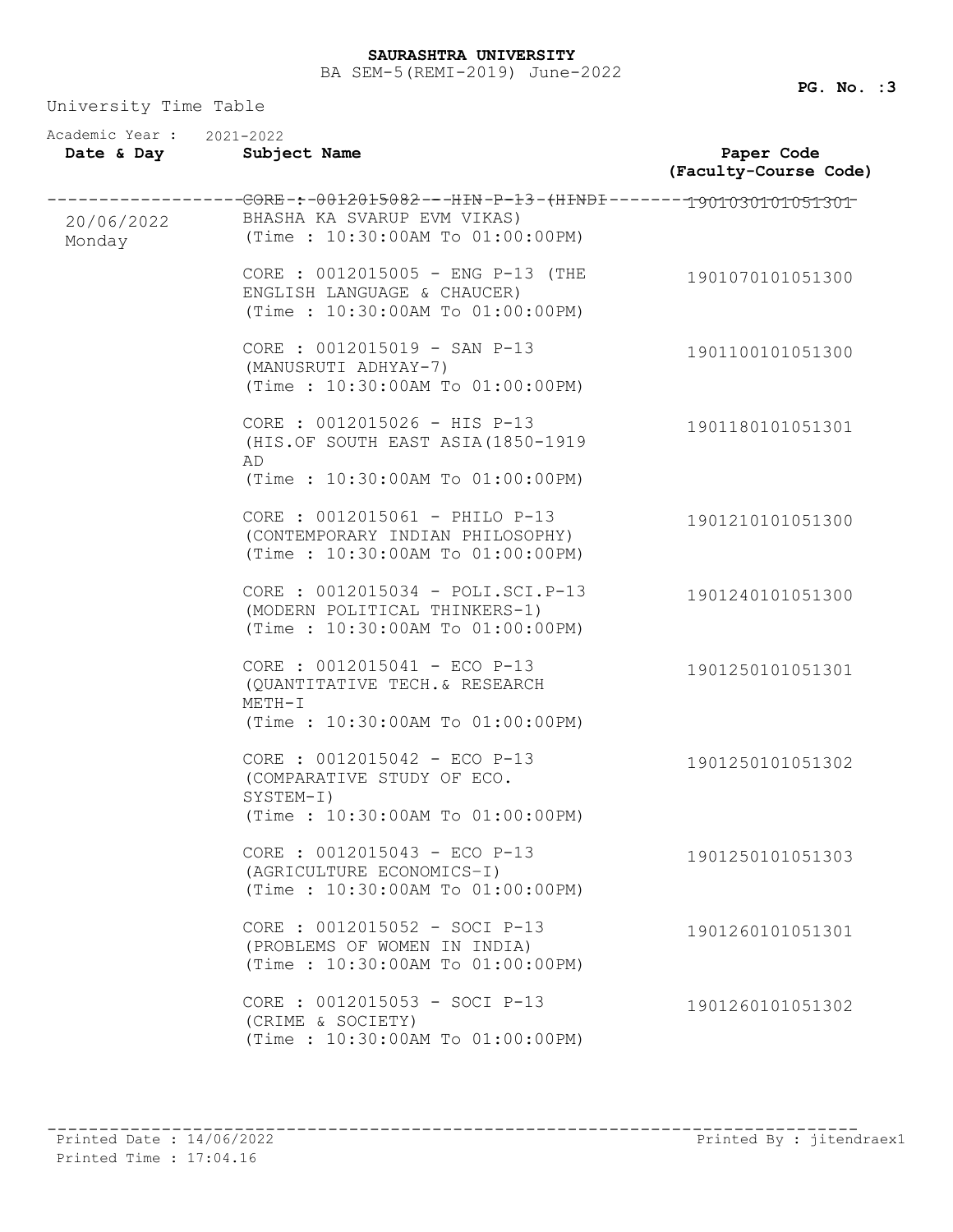| Academic Year: 2021-2022<br>Date & Day | Subject Name                                                                                                                                                     | Paper Code<br>(Faculty-Course Code) |
|----------------------------------------|------------------------------------------------------------------------------------------------------------------------------------------------------------------|-------------------------------------|
| Monday                                 | -----------------GORE-:-0012015067---PSY-P-13--------------1901270101051300<br>20/06/2022 (BIOLOGICAL BASIS OF BEHAVIOUR-I)<br>(Time : 10:30:00AM To 01:00:00PM) |                                     |
| 21/06/2022<br>Tuesday                  | CORE : 0012015013 - GUJ P-14<br>(ARVACHIN SAHITYA SWARUP & KRUTINO)<br>(Time: 10:30:00AM To 01:00:00PM)                                                          | 1901010101051400                    |
|                                        | CORE : 0012015084 - HIN P-14<br>(ADHUNIK HINDI NATAK: ANDHER NAGARI)<br>(Time: 10:30:00AM To 01:00:00PM)                                                         | 1901030101051401                    |
|                                        | CORE : 0012015085 - HIN P-14 (HINDI<br>KE CHARITYA PRADHAN NATAK)<br>(Time: 10:30:00AM To 01:00:00PM)                                                            | 1901030101051402                    |
|                                        | CORE : 0012015006 - ENG P-14<br>(HIS.OF ENG.LITERATURE:<br>ELIZABETHAN)<br>(Time: 10:30:00AM To 01:00:00PM)                                                      | 1901070101051400                    |
|                                        | CORE : 0012015020 - SAN P-14<br>(SHRIMAD BHAGAVATGITA AM 1-9)<br>(Time: 10:30:00AM To 01:00:00PM)                                                                | 1901100101051400                    |
|                                        | CORE : 0012015027 - HIS P-14<br>(HISTORY OF RUSSIA (1894-1924 AD))<br>(Time: 10:30:00AM To 01:00:00PM)                                                           | 1901180101051401                    |
|                                        | CORE : 0012015062 - PHILO P-14<br>(PHILOSOPHY OF EDUCATION)<br>(Time: 10:30:00AM To 01:00:00PM)                                                                  | 1901210101051400                    |
|                                        | CORE : 0012015035 - POLI.SCI.P-14<br>(MODERN POLITICAL THOUGHTS-1)<br>(Time: 10:30:00AM To 01:00:00PM)                                                           | 1901240101051400                    |
|                                        | CORE : 0012015044 - ECO P-14<br>(INTERNATIONAL ECONOMICS-I)<br>(Time: 10:30:00AM To 01:00:00PM)                                                                  | 1901250101051400                    |
|                                        | CORE : 0012015054 - SOCI P-14<br>(INDUSTRIAL SOCIOLOGY)<br>(Time: 10:30:00AM To 01:00:00PM)                                                                      | 1901260101051401                    |
|                                        | CORE : 0012015055 - SOCI P-14<br>(SOCIOLOGY OF RELIGION)<br>(Time: 10:30:00AM To 01:00:00PM)                                                                     | 1901260101051402                    |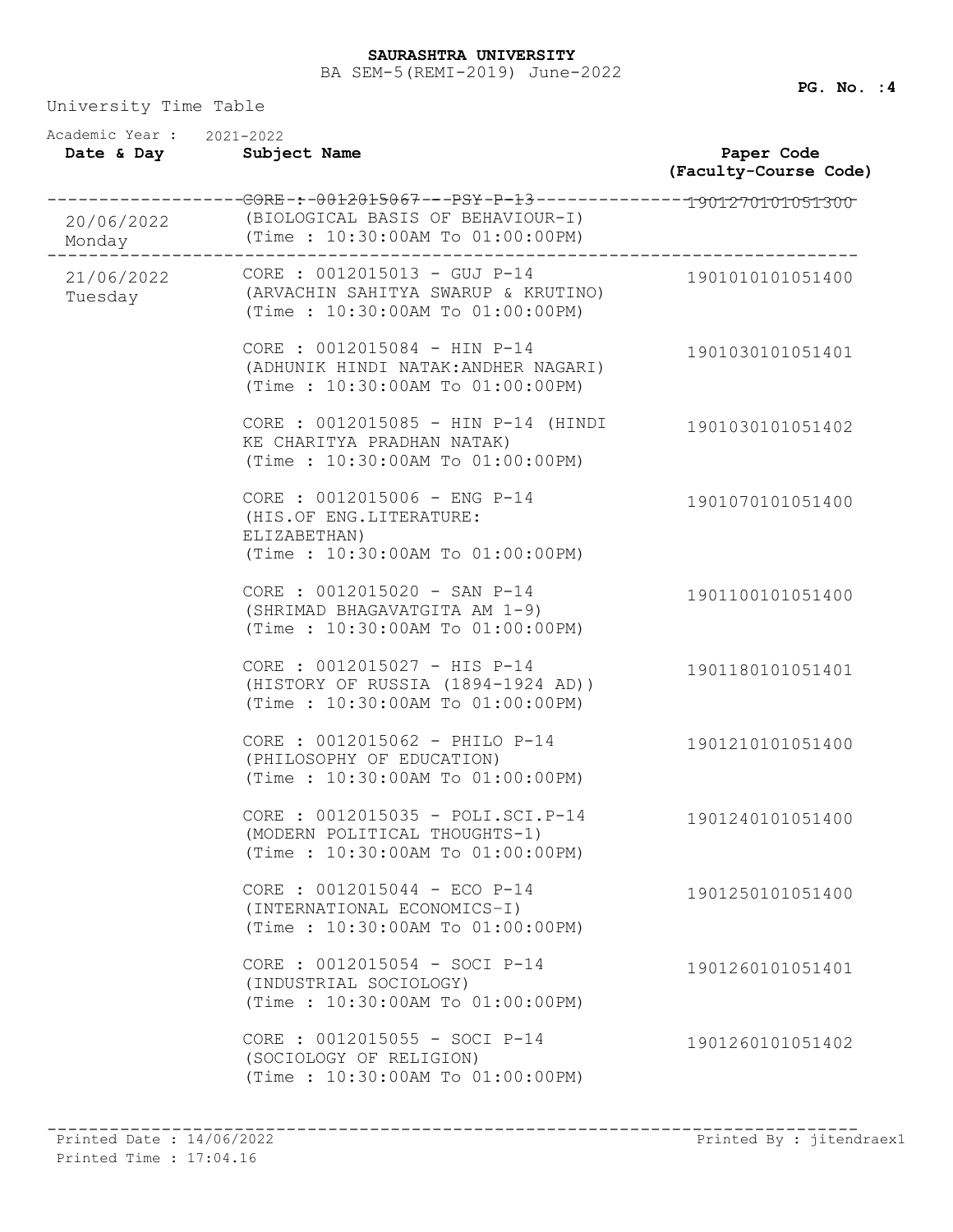### BA SEM-5(REMI-2019) June-2022 **SAURASHTRA UNIVERSITY**

| Academic Year: 2021-2022<br>Date & Day | Subject Name                                                                                                   | Paper Code<br>(Faculty-Course Code) |
|----------------------------------------|----------------------------------------------------------------------------------------------------------------|-------------------------------------|
| Tuesday                                | (ABNORMAL PSYCHOLOGY-I)<br>(Time: 10:30:00AM To 01:00:00PM)                                                    | 1901270101051401                    |
| Wednesday                              | $22/06/2022$ CORE : $0012015014 - GUJ P-15$<br>(MADHYAKALIN PRASHISHKRUTI)<br>(Time: 10:30:00AM To 01:00:00PM) | 1901010101051501                    |
|                                        | CORE : 0012015086 - HIN P-15<br>(PRACHIN HINDI KAVAY-1)<br>(Time: 10:30:00AM To 01:00:00PM)                    | 1901030101051501                    |
|                                        | CORE : 0012015087 - HIN P-15<br>(PRACHIN HINDI KAVYA-2:BELI KRISAN)<br>(Time: 10:30:00AM To 01:00:00PM)        | 1901030101051502                    |
|                                        | CORE : 0012015007 - ENG P-15<br>(LITERARY CRITICISM-2)<br>(Time: 10:30:00AM To 01:00:00PM)                     | 1901070101051500                    |
|                                        | CORE : 0012015021 - SAN P-15<br>(SANSKRUTBHASHA & SAHITYA)<br>(Time: 10:30:00AM To 01:00:00PM)                 | 1901100101051500                    |
|                                        | CORE : 0012015028 - HIS P-15<br>(HISTORICAL METHODS)<br>(Time: 10:30:00AM To 01:00:00PM)                       | 1901180101051501                    |
|                                        | CORE : 0012015029 - HIS P-15 (THE<br>CULTURAL HISTORY OF INDIA)<br>(Time: 10:30:00AM To 01:00:00PM)            | 1901180101051502                    |
|                                        | CORE : 0012015063 - PHILO P-15 (THE<br>REPUBLIC OF PLATO)<br>(Time: 10:30:00AM To 01:00:00PM)                  | 1901210101051500                    |
|                                        | CORE : 0012015036 - POLI.SCI.P-15<br>(MODERN CONSTITUTIONS-1)<br>(Time: 10:30:00AM To 01:00:00PM)              | 1901240101051500                    |
|                                        | CORE : 0012015045 - ECO P-15<br>(HISTORY OF ECONOMICS THOUGHT-I)<br>(Time: 10:30:00AM To 01:00:00PM)           | 1901250101051500                    |
|                                        | CORE : 0012015056 - SOCI P-15<br>(SOCIAL CHANGE IN MODERN INDIA)<br>(Time: 10:30:00AM To 01:00:00PM)           | 1901260101051500                    |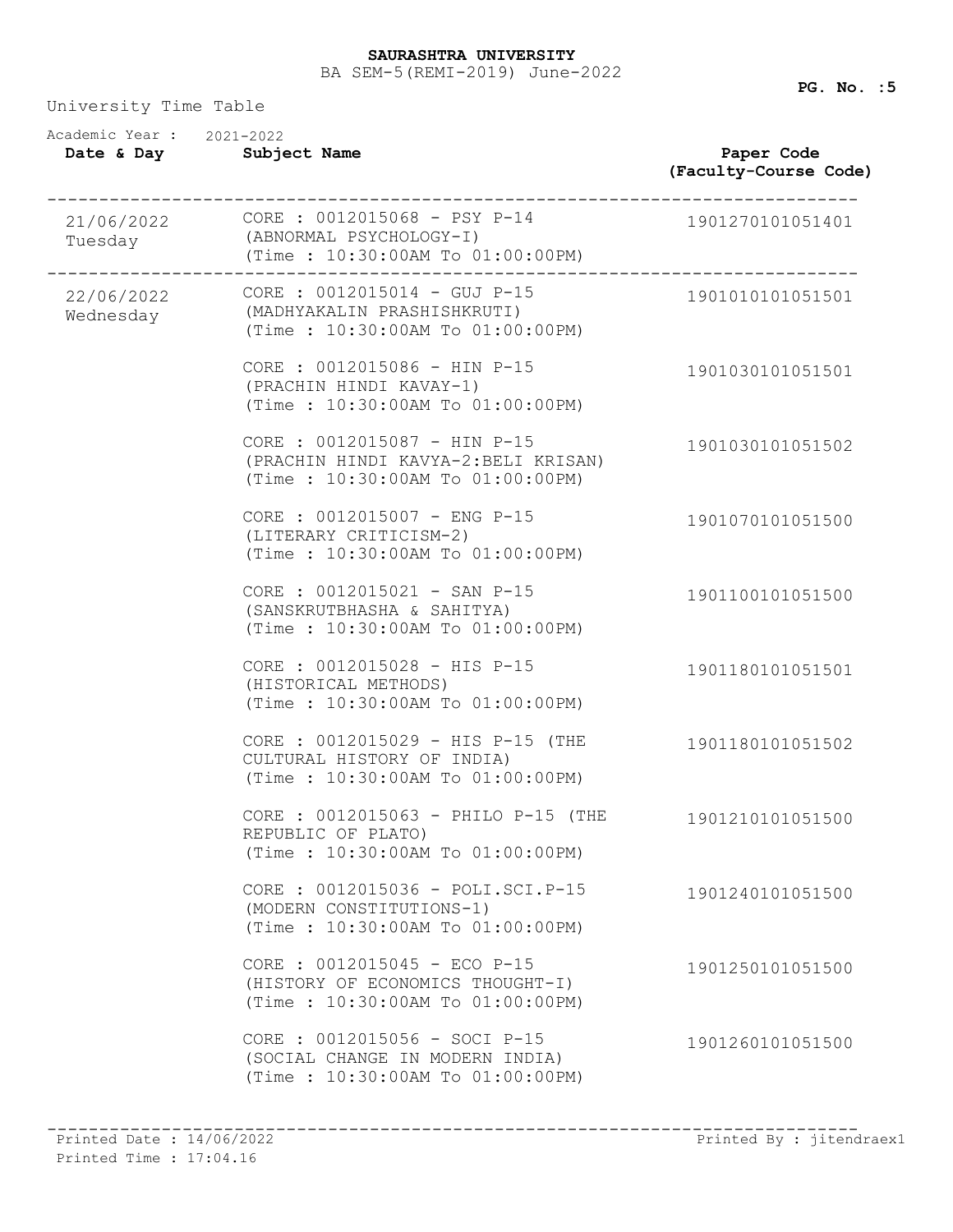### BA SEM-5(REMI-2019) June-2022 **SAURASHTRA UNIVERSITY**

| Academic Year: 2021-2022<br>Date & Day | Subject Name                                                                                                | Paper Code<br>(Faculty-Course Code) |
|----------------------------------------|-------------------------------------------------------------------------------------------------------------|-------------------------------------|
| 22/06/2022<br>Wednesday                | CORE : 0012015070 - PSY P-15<br>(PSYCHOLOGY IN INDUSTRIAL<br>ORGANIZATI<br>(Time: 10:30:00AM To 01:00:00PM) | 1901270101051501                    |
|                                        | CORE : 0012015071 - PSY P-15<br>(PSYCHOLOGICAL ESSAYS-I)<br>(Time: 10:30:00AM To 01:00:00PM)                | 1901270101051502                    |
| 23/06/2022<br>Thursday                 | $CORE : 0012015016 - GUJ P-16$<br>(BHARTIYA BHASHANI KRUTI)<br>(Time: 10:30:00AM To 01:00:00PM)             | 1901010101051901                    |
|                                        | CORE : 0012015097 - GUJ P-16<br>(GUJ.VYAKRAN SARJAN-LEKHAN<br>KAUSHAL-5<br>(Time: 10:30:00AM To 01:00:00PM) | 1901010101051902                    |
|                                        | CORE : 0012015088 - HIN P-16<br>(ADHUNIK HINDI NIBANDH SAHITYA)<br>(Time: 10:30:00AM To 01:00:00PM)         | 1901030101051601                    |
|                                        | CORE : 0012015089 - HIN P-16<br>(PARYAVARAN EVM PRADUSHAN)<br>(Time: 10:30:00AM To 01:00:00PM)              | 1901030101051602                    |
|                                        | CORE : 0012015008 - ENG P-16<br>(NON-BRITISH MASTERS)<br>(Time: 10:30:00AM To 01:00:00PM)                   | 1901070101051901                    |
|                                        | CORE : 0012015009 - ENG P-16<br>(INTRODUCTION TO CREATIVE WRITING)<br>(Time: 10:30:00AM To 01:00:00PM)      | 1901070101051902                    |
|                                        | CORE : 0012015022 - SAN P-16<br>(SAHITIYAK NIBANDHO)<br>(Time: 10:30:00AM To 01:00:00PM)                    | 1901100101051901                    |
|                                        | CORE : 0012015030 - HIS P-16<br>(HISTORY OF GUJARAT (942-1410 AD))<br>(Time: 10:30:00AM To 01:00:00PM)      | 1901180101051901                    |
|                                        | CORE : 0012015064 - PHILO P-16 (THE<br>PHILOSOPHY OF THE GITA)<br>(Time: 10:30:00AM To 01:00:00PM)          | 1901210101051900                    |